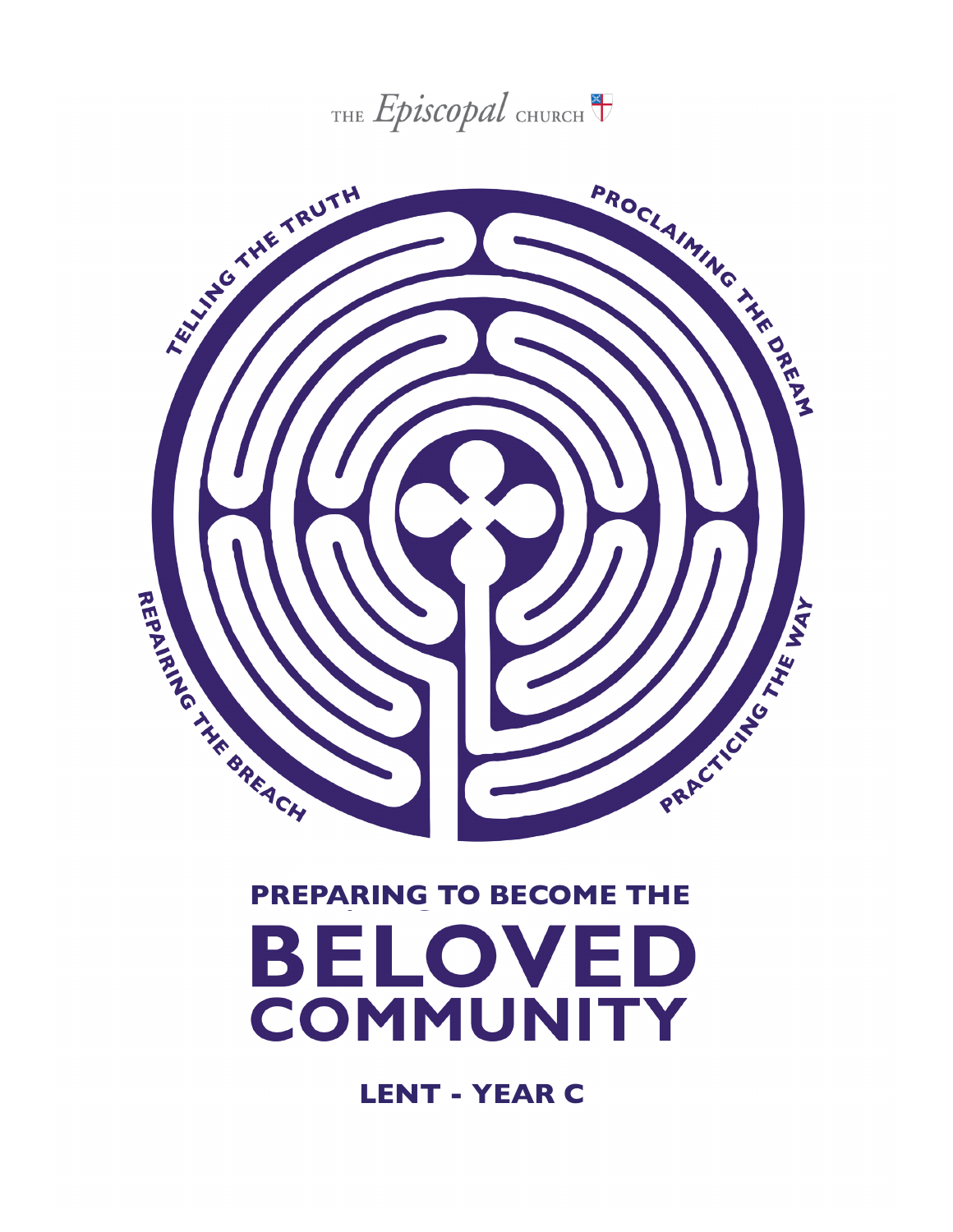# **Preparing to Become the Beloved Community Year C Lent 2022, 2025, 2028**

Session One: Lent 1 – Becoming the Beloved Session Two: Lent 2 – Telling the Truth about Our Churches and Race Session Three: Lent 3 – Proclaiming the Dream of Beloved Community Session Four: Lent 4 – Practicing the Way of Love in the Pattern of Jesus Session Five: Lent 5 – Repairing the Breach in Institutions and Society

Copyright © 2022 by The Episcopal Church The Episcopal Church 815 2nd Ave New York, NY 10017

Prepared by the Program Group on Ecumenical and Interreligious Life in the Diocese of Los Angeles and The Episcopal Church's Racial Reconciliation Team, in consultation with the Rev. Fred Clarkson, the Rev. Phil Hooper, the Rev. Jean Mornard, Mildred Reyes, and the Rev. Pat White Horse-Carda.

Learn more about Becoming the Beloved Community and The Episcopal Church at www.episcopalchurch.org/reconciliation.

Share reflections and queries by writing to reconciliation@episcopalchurch.org or on social media using #belovedcommunity.

Scriptural citations from the New Revised Standard Version Bible, copyright © 1989 the Division of Christian Education of the National Council of the Churches of Christ in the United States of America. Used by permission.

All rights reserved.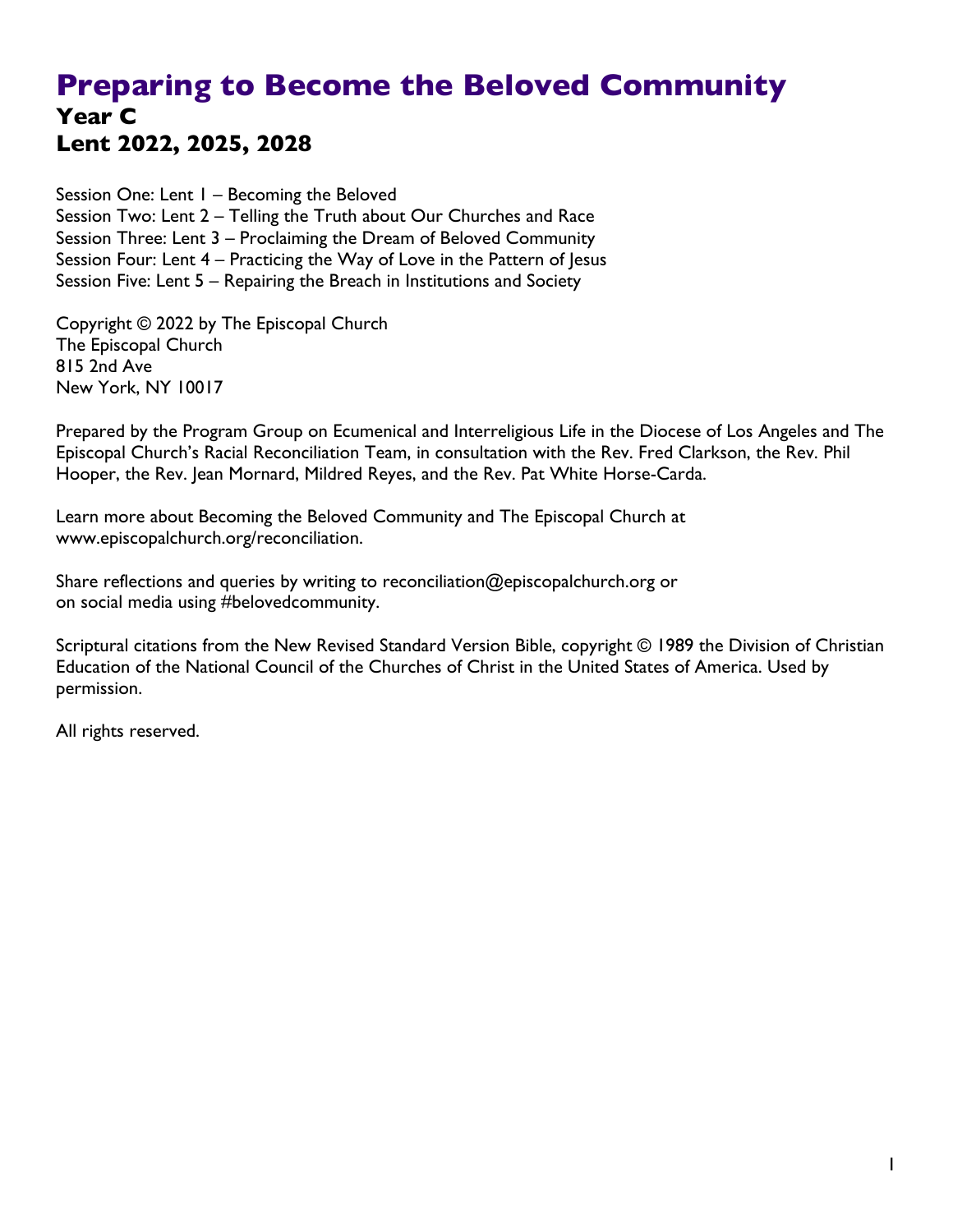# **WELCOME**

*And a voice came from heaven, "You are my Son, the Beloved; with you I am well pleased." And the Spirit immediately drove him out into the wilderness. —Mark 1*

This Lent, the Diocesan Community is invited into a journey to commit in new ways to becoming Beloved Community and growing loving, liberating, life-giving relationships across the human family of God. We make the journey not only as individual Christians and congregations, but as a whole church. Presiding Bishop Michael Curry and President of the House of Deputies Gay Clark Jennings and their supporting officers share "Becoming Beloved Community," a new vision document that lays out the Episcopal Church's long-term commitment to racial healing, reconciliation, and justice. A second resource — "Becoming Beloved Community Where You Are" — details many ways for individuals and congregations to take concrete steps toward change and healing. The Program Group for Ecumenical and Interreligious Life has adapted this resource from its original Advent setting to a Lenten one.

#### **The journey is framed around the labyrinth. Why?**

In the ministry of racial healing and justice, none of us walks a straight line. We enter the labyrinth wherever God has provided an opening – telling the truth about our church's story around race; discerning and proclaiming God's dream of Beloved Community where we are; learning and practicing Jesus' way of healing and love; and bravely working to transform systemic racial injustice. We keep moving from one quadrant to another and back. No one is ever really finished. That is the way of ongoing spiritual formation. As you "walk" sections of this labyrinth, gather a group, and together engage the scriptures, reflections, and activities.

## **Beginning the Journey…**

Designate a facilitator who will carefully preview the session. Set aside at least 45 minutes for each session, and consider these **Conversation Tips**:

*Speak from your own experience. Be genuinely curious about what others share. Imagine you can disagree without someone being wrong. Avoid debate and stay with the story. Seek Christ in others and seek to embody his loving, liberating, life-giving way.* 

Presiding Bishop Michael Curry regularly welcomes us to live not just as the church but as the Episcopal branch of the Jesus Movement: the ongoing community that follows Jesus into loving, liberating, life-giving relationship with God, each other, and creation.

May God bless and grow us into vibrant embodiments of the Christ we welcome and follow, this Lent and always.

Prayerfully offered,

The Program Group on Ecumenical and Interreligious Life in the Diocese of Los Angeles The Episcopal Church's Racial Reconciliation Team www.episcopalchurch.org/reconciliation - reconciliation@episcopalchurch.org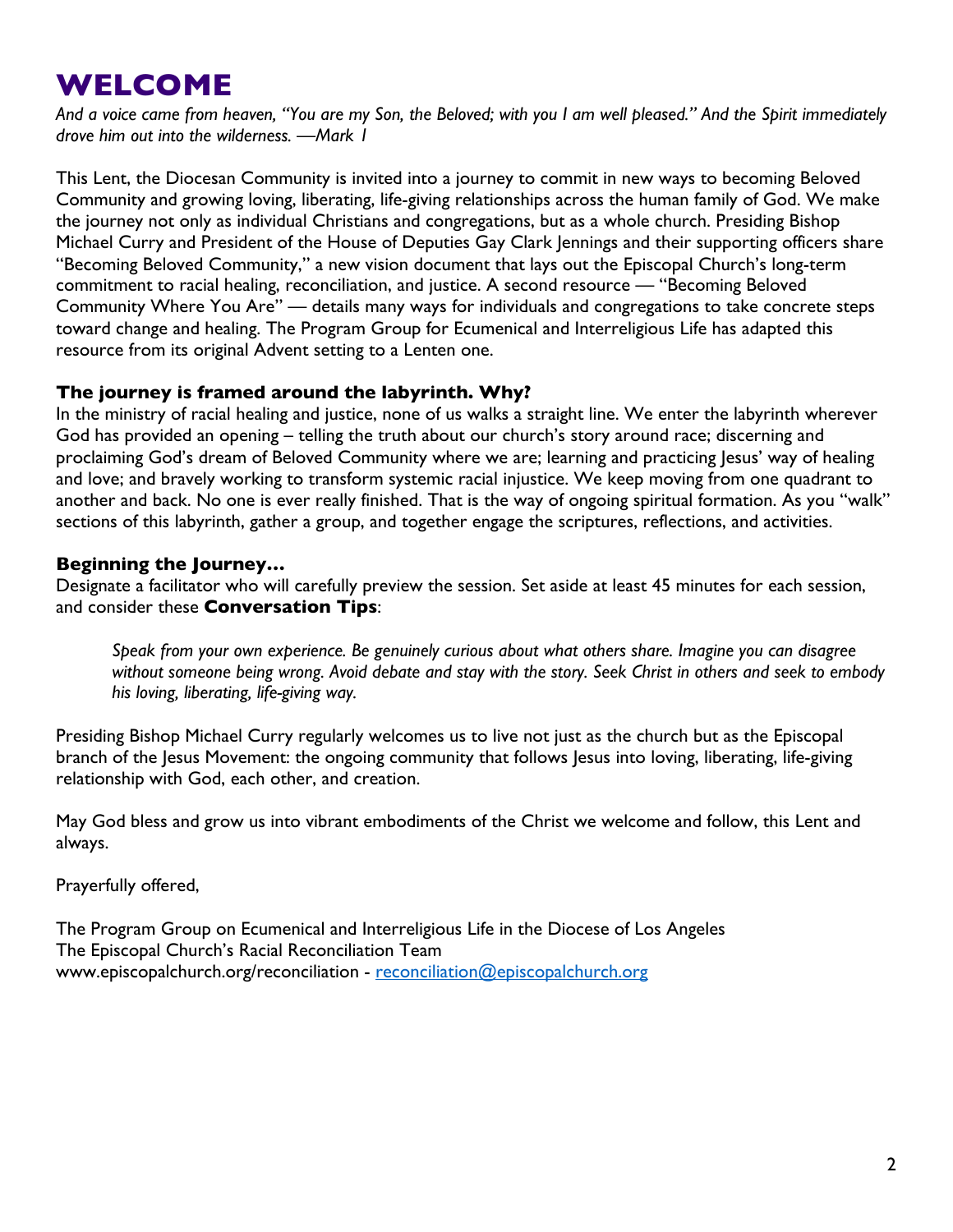# **LENT 1 Becoming the Beloved**

The civil rights movement in the United States that Dr. King led was a movement that began in the Church. It was the biblical imperatives lived by people of faith that gave the movement its foundation, fire and perseverance to not turn back. Today our work is not done. This Lent you are invited to reflect on how you embody the Beloved Community and how you are incarnating God's agape love in your life and in your community of faith in meaningful and steadfast ways to help a challenged world.

The core value of the quest for Dr. King's Beloved Community was agape love. Dr. King distinguished between three kinds of love: eros, "a sort of aesthetic or romantic love"; philia, "affection between friends" and agape, which he described as "understanding, redeeming goodwill for all," an "overflowing love which is purely spontaneous, unmotivated, groundless and creative"... "the love of God operating in the human heart." He said that "Agape does not begin by discriminating between worthy and unworthy people… It begins by loving others for their sakes" and "makes no distinction between a friend and enemy; it is directed toward both… Agape is love seeking to preserve and create community" (King's 1959 Sermon on Gandhi).

#### **The Collect**

Almighty God, whose blessed Son was led by the Spirit to be tempted by Satan: Come quickly to help us who are assaulted by many temptations; and, as you know the weaknesses of each of us, let each one find you mighty to save; through Jesus Christ your Son our Lord, who lives and reigns with you and the Holy Spirit, one God, now and forever. Amen.

#### **Read the Scripture Together: Luke 4:1-13**

 $4$   $^\circ$  Jesus, full of the Holy Spirit, returned from the Jordan and was led by the Spirit in the wilderness,  $^2$ where for forty days he was tempted by the devil. He ate nothing at all during those days, and when they were over, he was famished. <sup>3</sup>The devil said to him, ''If you are the Son of God, command this stone to become a loaf of bread." 4 Jesus answered him, "It is written, 'One does not live by bread alone.'"

 $^5$ Then the devil led him up and showed him in an instant all the kingdoms of the world.  $^6$ And the devil said to him, "To you I will give their glory and all this authority; for it has been given over to me, and I give it to anyone I please. <sup>7</sup>If you, then, will worship me, it will all be yours." <sup>8</sup>Jesus answered him, "It is written,

'Worship the Lord your God, and serve only him.'"

 $^9$ Then the devil took him to Jerusalem, and placed him on the pinnacle of the temple, saying to him, "If you are the Son of God, throw yourself down from here, <sup>10</sup>for it is written,

'He will command his angels concerning you, to protect you,'

11and

'On their hands they will bear you up, so that you will not dash your foot against a stone.'"

 $12$  esus answered him, "It is said, 'Do not put the Lord your God to the test.""  $13$  When the devil had finished every test, he departed from him until an opportune time.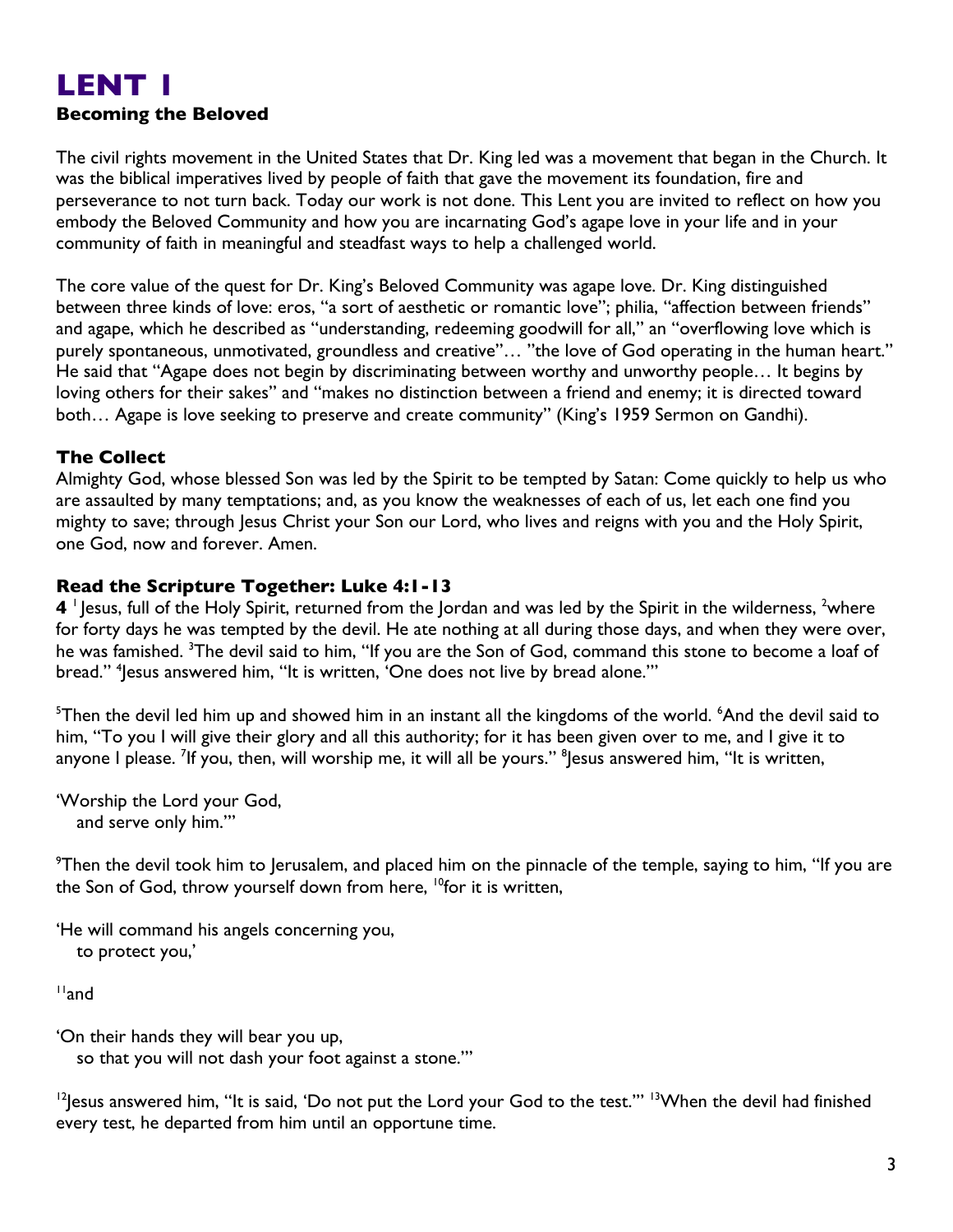#### **Reflection**

Lent is a time for self-examination. It should be a time to look into all of the corners of our life to see where our faith is being tested. But it's also a time for action. It's a time to face those tests head on, using Jesus' temptation in the wilderness as our guide. It is through facing and overcoming these forces, following in the path of our Lord, that we come closer to becoming the Beloved Community that God wants so much for us to be.

Being tempted isn't a sin. Jesus was tempted in every way as we are, yet did not sin. The temptation came first, and his response to was not to fall into sin. We can do that, too, and by the same means Jesus used. If it was a foregone conclusion that Jesus wouldn't fall for Satan's wiles, why bother putting it in the Gospel? There had to be doubt, so that there could be choice. Jesus was fully human as well as fully divine. His example is one that we should follow, and one that we CAN follow.

So this Lent, let's follow Jesus into the wilderness. Practice saying no to temptations, both big and small. Practice turning to God for the strength to turn away from the pull of disdain for the other, of the easy road of following the mob, of the doubts that arise when persuasive people try to lead us away from God and our Beloved Community. Trust that God will be right there with us in that wilderness. Jesus wasn't left in the wilderness to fend for himself— the Holy Spirit was with him and is with us in our trials and temptations, too.

- The Rev. Jean E. Mornard

#### **Make It Real**

Gather in groups, ideally of no more than eight people. Share **Conversation Tips** from the welcome letter.

Now invite people to pause and recall a particular time and place when you felt beloved of God. A time you knew God's love for you. What was this like?

Next, recall a particular time and place when you have not felt God's love. When do you most notice this love feeling elusive?

Share your experience with a partner. Then reflect in the small group. What did it feel like to share about being beloved? Disconnected from God's love? To hear someone else's story?

# **What Did You Learn?**

Now as a whole group, using the conversation tips, share stories. Then recording the elements of agape you discovered and record them together on a large piece of paper.

- What Gospel texts come to mind of experiences of Jesus showing agape love? What are the elements that made it agape love?
- When did you experience agape love extended to another or group of people either in your own experience or in a story your read or heard in the news. What elements were present that made it an agape love?
- When did you experience agape love extended to you by another? What were the elements that made it agape love?
- Recall a particular time and place when you experienced being a part of Beloved Community.

# **Wrapping Up**

How do you feel as you recall and share these realities? Where do you see possibilities for incarnating agape love more intentionally in your life? Name them together.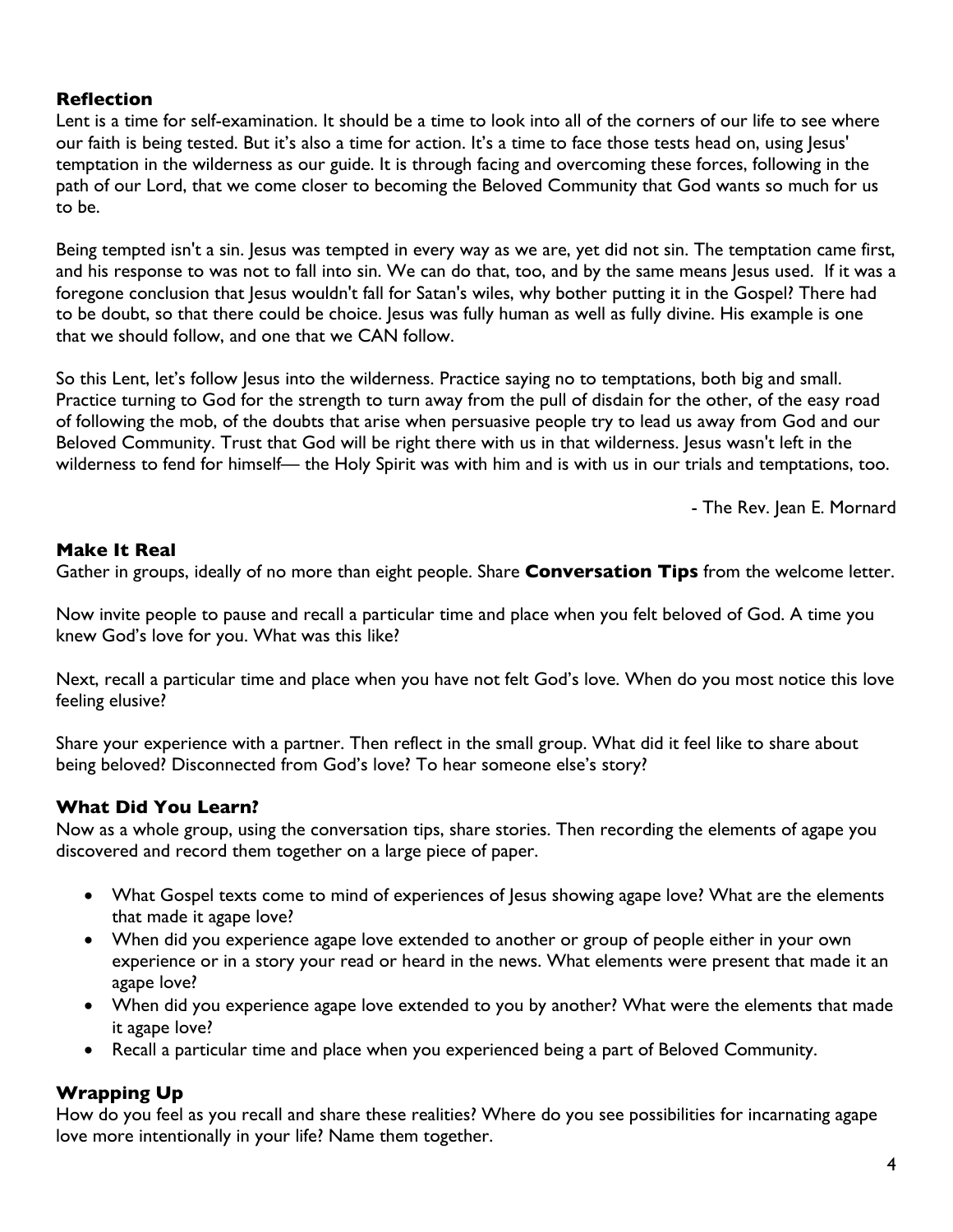# **Closing Prayer**

You may wish to give thanks for God's grace, wisdom, and abiding love, and for the honesty, courage, and vulnerability people demonstrated. You may return to the promise of forgiveness and new life that we receive in Jesus Christ.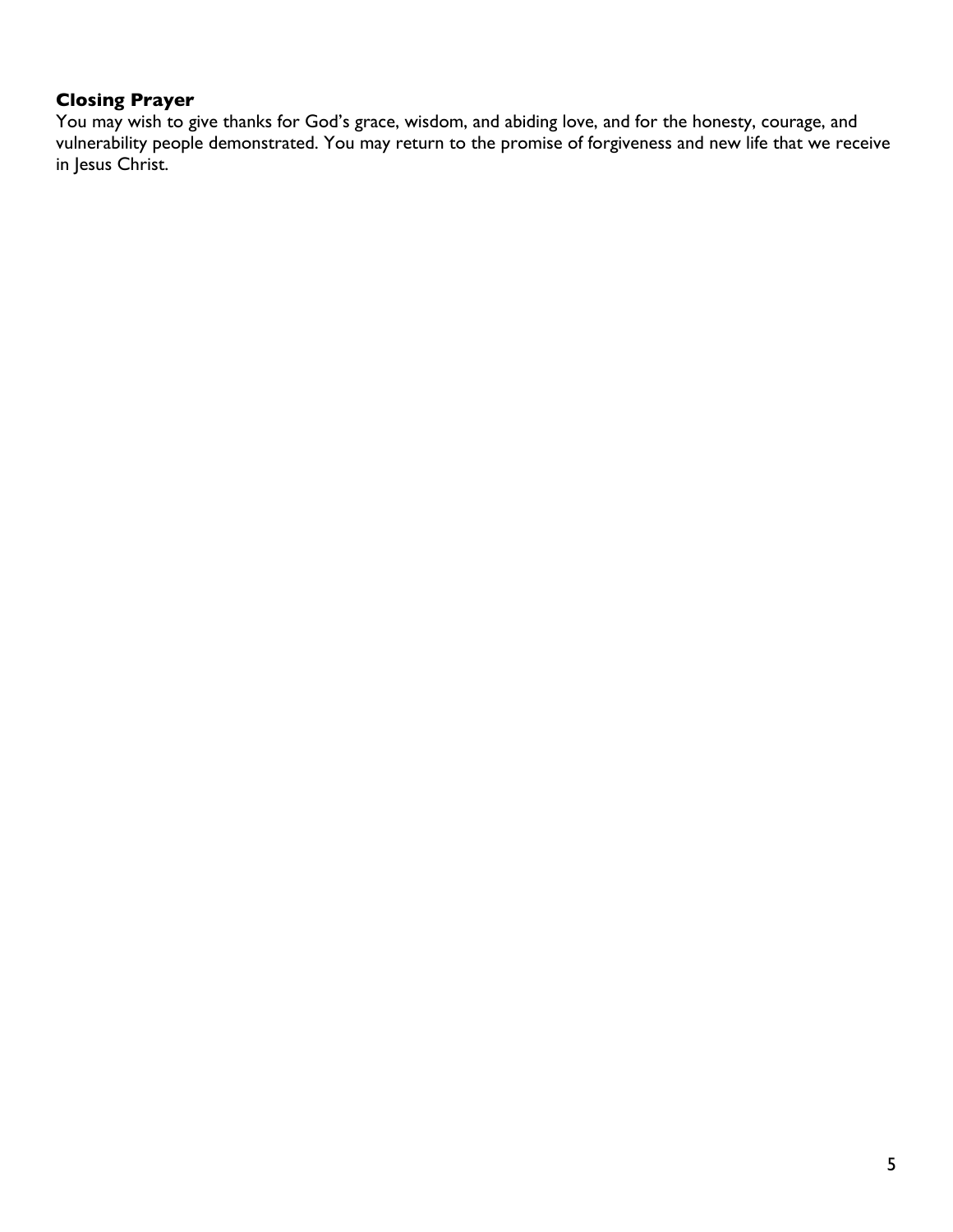#### **Telling the Truth about Our Churches and Race**

#### **Baptismal Question**

*Celebrant:* Will you persevere in resisting evil, and whenever you fall into sin, repent and return to the Lord? *People:* I will, with God's help.

#### **Core Questions**

Who are we? What things have we done and left undone regarding racial justice and healing?

#### **Pray the Collect for This Sunday**

O God, whose glory it is always to have mercy: Be gracious to all who have gone astray from your ways, and bring them again with penitent hearts and steadfast faith to embrace and hold fast the unchangeable truth of your Word, Jesus Christ your Son; who with you and the Holy Spirit lives and reigns, one God, for ever and ever. Amen.

#### **Read the Scripture Together: Luke 13:31-35**

13<sup>31</sup> At that very hour some Pharisees came and said to him, "Get away from here, for Herod wants to kill you." <sup>32</sup> He said to them, "Go and tell that fox for me, 'Listen, I am casting out demons and performing cures today and tomorrow, and on the third day I finish my work.<sup>33</sup> Yet today, tomorrow, and the next day I must be on my way, because it is impossible for a prophet to be killed outside of Jerusalem.<sup>'34</sup> Jerusalem, Jerusalem, the city that kills the prophets and stones those who are sent to it! How often have I desired to gather your children together as a hen gathers her brood under her wings, and you were not willing! <sup>35</sup> See, your house is left to you. And I tell you, you will not see me until the time comes when you say, 'Blessed is the one who comes in the name of the Lord.'"

#### **Reflection**

'Horrible History': Mass Grave of Indigenous Children Reported in Canada *The New York Times - By Ian Austen - Published May 28, 2021*

*"An Indigenous community says it has found evidence that 215 children were buried on the grounds of a British Columbia school, one of the many in Canada set up to forcibly assimilate them.*

*"A National Truth and Reconciliation Commission, set up as part of a government apology and settlement over the schools, concluded that at least 4,100 students died while attending the schools, many from mistreatment or neglect, others from disease or accident. It found that in many cases, families never learned the fate of their offspring, who are now known as the missing children."*

It was a shock to hear of the tragic role played by boarding schools run by various church denominations in the life and death of Indigenous children in Canada and the United States.

Throughout Lent we are preparing ourselves to experience Jesus' cross. Those who endangered our children's lives did not lead lives appropriate to that cross. They, in fact, played the tragic role of Jerusalem by killing innocent children. We have to take time to examine our own hearts as we journey with Jesus. In seeking reconciliation and justice for the missing children, we need to reflect on the attitude we are harboring. Jesus wants to gather the people in Jerusalem into his love and protection, "as a hen gathers her brood under her wings." God never gives up on us. He lives among us everywhere. We pray that our hearts become like his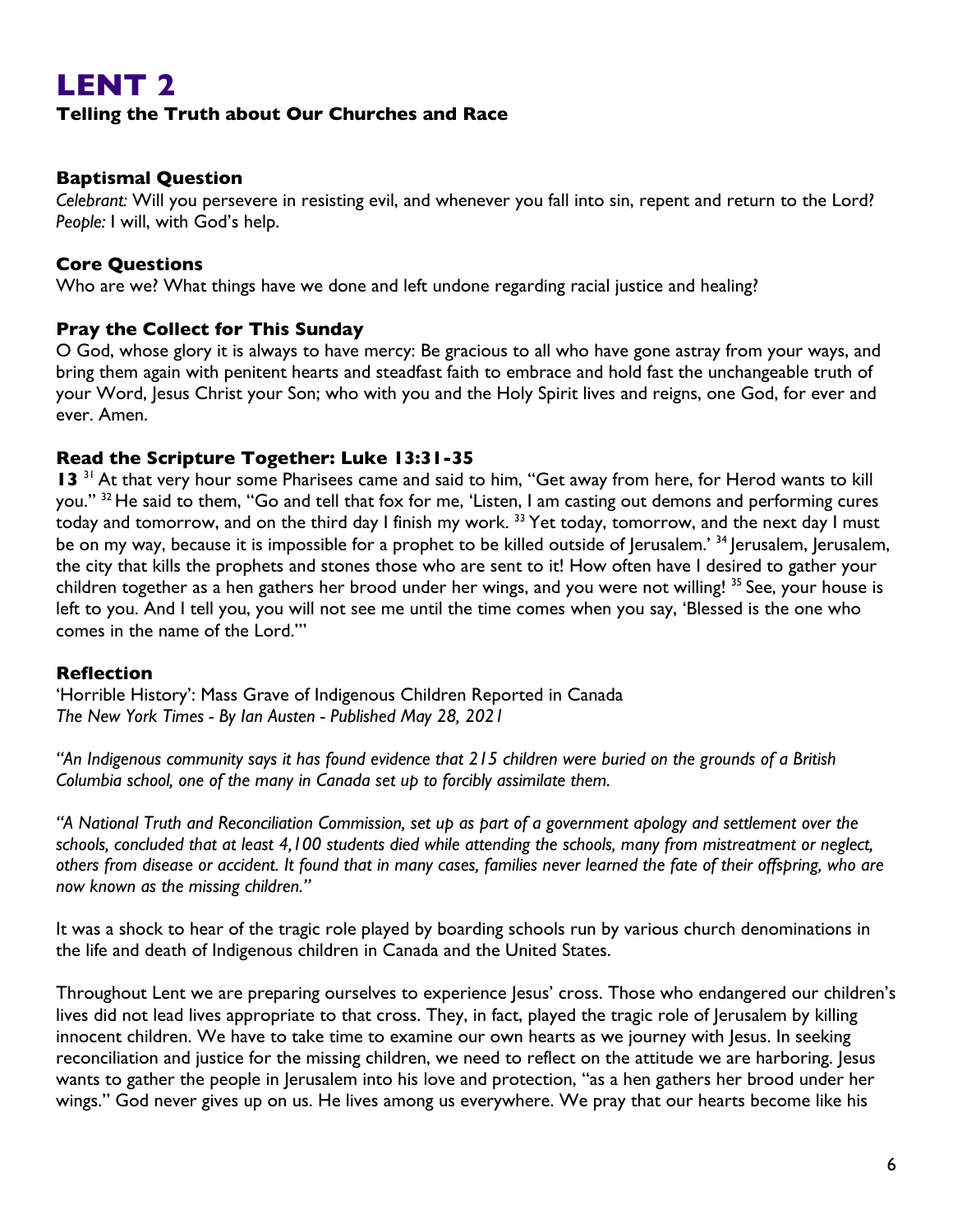and we look on the needs of people and hear the cries of people like he does. As speaker and author Katerina Katsarka Whitley said, "We can never understand suffering, but we can look at Gethsemane and the cross."

- The Rev. Patricia White Horse-Carda

#### **In the Labyrinth: Telling the Truth about our Churches and Race**

We cannot become what God created us to be unless we also examine all the things we think we know about life and community. Who do you say that you are as a church community? To whom do you need to listen to learn ways that you deny the truth about others? What do you, as a church, have to lose in order to include those who have felt excluded?

#### **Make it Real: Inside/Outside Exercise**

Gather in groups, ideally of no more than eight people. Share the Conversation Tips from the welcome letter. Now invite people to pause and recall a particular time and place when you felt welcome, as if your voice, ideas, and presence were valued (if it has never happened, imagine it in detail). Pair off and tell the story to a neighbor, for about one minute each.

Next, recall a particular time and place when you felt unwelcome, as if your voice, ideas and presence were not valued or received. Share with the same neighbor. Then reflect in the small group. What did it feel like to share about being welcome? Unwelcome? To hear someone else's story? What did you learn?

Now as a whole group, take a large sheet of paper and draw a circle within a circle.

- What racial, cultural, and ethnic groups experience their voices, presence, and ideas as valued and welcome in your congregation today?
- Which groups have been welcome and shaped your church's story since its founding? Write those groups in the inner circle.
- What racial, cultural, and ethnic groups are not present and/or not welcome in your congregation today, although they are in the same or a nearby town, area, or region?
- What groups have been unwelcome or on your church's margins in the past? Write those groups in the wider circle.

How do you feel as you recall and share these realities?

Where do you see possibilities for growing into Beloved Community? Name them together.

#### **Closing Prayer**

You may wish to give thanks for God's grace, wisdom, and abiding love, and for the honesty, courage, and vulnerability people demonstrated. You may return to the promise of forgiveness and new life that we receive in Jesus Christ.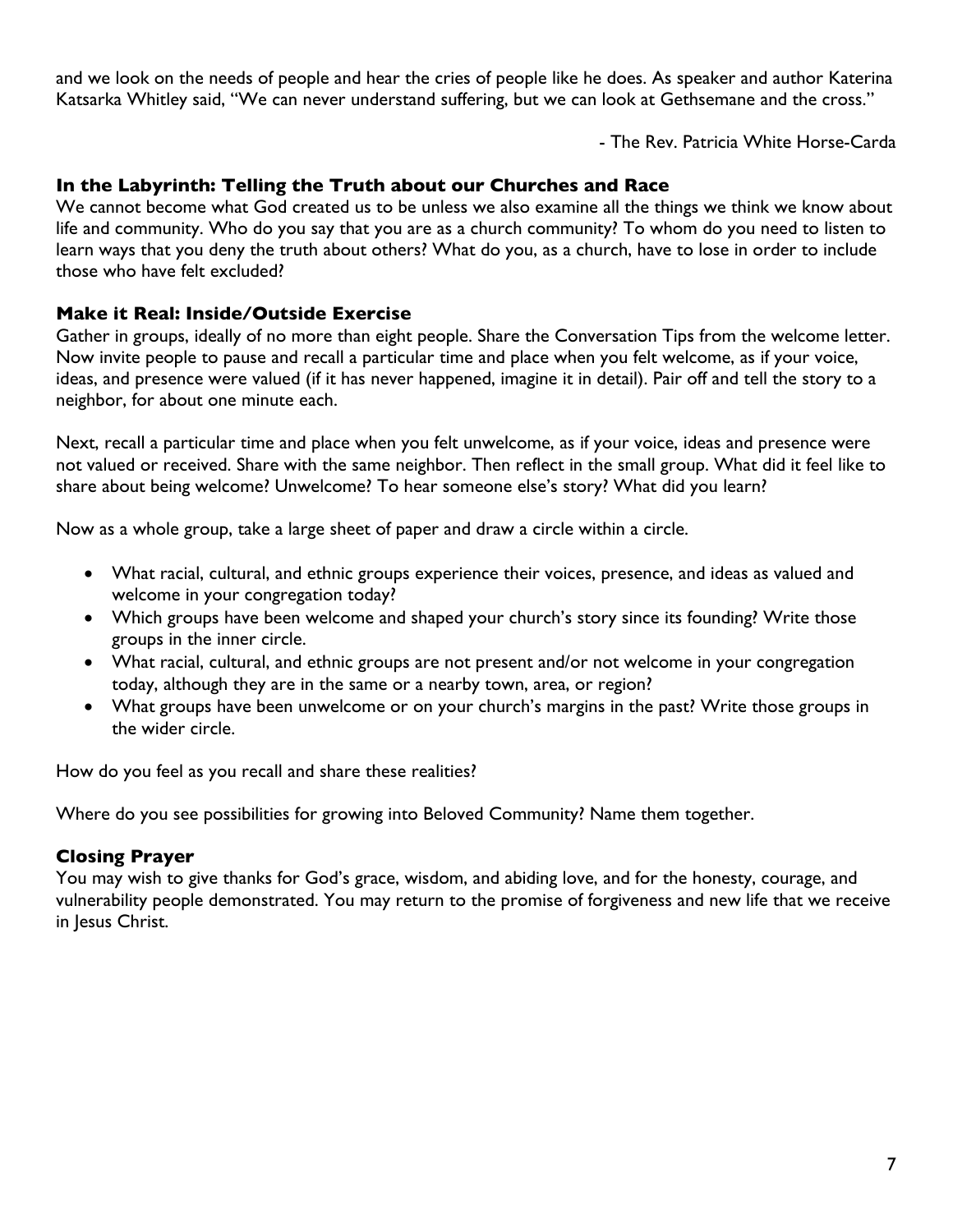## **Proclaiming the Dream of Beloved Community**

#### **Baptismal Question**

*Celebrant:* Will you proclaim by word and example the Good News of God in Christ? *People:* I will, with God's help.

#### **Core Questions**

How can we publicly acknowledge things done and left undone? What does Beloved Community look like in this place? What behaviors and commitments on our part will foster reconciliation, justice, and healing?

#### **Collect**

Almighty God, you know that we have no power in ourselves to help ourselves: Keep us both outwardly in our bodies and inwardly in our souls, that we may be defended from all adversities which may happen to the body, and from all evil thoughts which may assault and hurt the soul; through Jesus Christ our Lord, who lives and reigns with you and the Holy Spirit, one God, for ever and ever. Amen.

#### **Read the Scripture Together: Luke 13:1-9**

13<sup> $+$ </sup>At that very time there were some present who told him about the Galileans whose blood Pilate had mingled with their sacrifices. <sup>2</sup> He asked them, "Do you think that because these Galileans suffered in this way they were worse sinners than all other Galileans? <sup>3</sup> No, I tell you; but unless you repent, you will all perish as they did. <sup>4</sup> Or those eighteen who were killed when the tower of Siloam fell on them—do you think that they were worse offenders than all the others living in Jerusalem? <sup>5</sup> No, I tell you; but unless you repent, you will all perish just as they did."

<sup>6</sup> Then he told this parable: "A man had a fig tree planted in his vineyard; and he came looking for fruit on it and found none. <sup>7</sup> So he said to the gardener, 'See here! For three years I have come looking for fruit on this fig tree, and still I find none. Cut it down! Why should it be wasting the soil?' <sup>8</sup> He replied, 'Sir, let it alone for one more year, until I dig around it and put manure on it. <sup>9</sup> If it bears fruit next year, well and good; but if not, you can cut it down.'"

#### **Reflection**

In a world that sees faith as, perhaps, a nice optional accessory for life, Jesus' words, "But unless you repent, you too will all perish," come as a rude awakening: in truth, as rude an awakening as the COVID-19 pandemic was when it struck in 2020. Suppose we remember that the word "repenting" means turning back to God. In that case, the first part of the lesson offered by this passage is the understanding that we as human beings can choose between God and life, versus a myriad of deaths, some faster and some slower than others. The second part of the lesson from this passage comes from the man who takes care of the vineyard. This man is intimately familiar with every plant that grows there. He has developed a relationship of sorts with each plant, and he feels that he knows each one's potential. He intercedes on behalf of the fig tree and offers to do what is necessary to help it bear fruit. In short, he has a relationship with the tree and offers to help it grow. It is there that God touches the fig tree, through the relationship which the man has and chooses to cultivate further. In the parable, the fig tree will not bear a nourishing fruit as it would naturally do so until someone nourishes it. We are no different, for it is in our relationships with others that we encounter God, and it is in cultivating them that we find life and choose life, in the words of William Stringfellow, "instead of death." Similarly, as with the tree, life-giving relationships are not the easiest ones we readily choose, but they are the relationships that we ultimately discover we need in order to grow.

- The Rev. Frederick Clarkson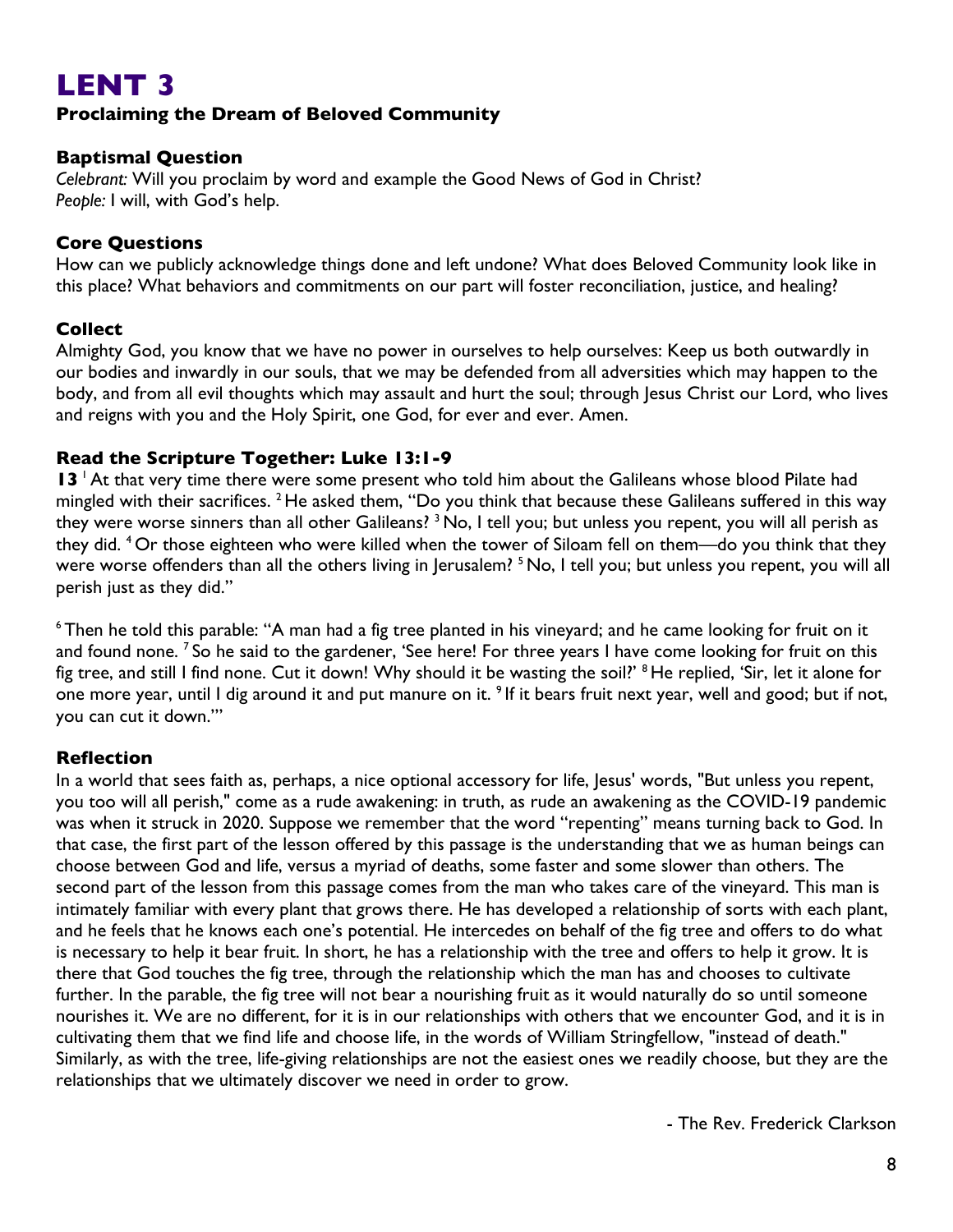#### **In the Labyrinth: Proclaiming the Dream of Beloved Community**

Healing, reconciliation, and justice are big ideas, but they all begin with exploring our stories, shared history, and deepest longings. If you listened closely to your church and your neighbors and civic partners, what might you hear? What experiences have people had around race, ethnicity, and culture? Is there a shared vision of Beloved Community? What collective commitments and behaviors could you all make that would begin to foster Beloved Community?

#### **Make It Real: Listening & Learning Session**

Gather in groups of ideally no more than seven people each. Review the **Conversation Tips**:

*Speak from your own experience. Be genuinely curious about what others share. Imagine you can disagree without someone being wrong. Avoid debate and stay with the story. Seek Christ in others and seek to embody his loving, liberating, life-giving way.*

Ask each participant to tell a story using one of the prompts below. Allow at most two minutes for each story, with a little silence but no discussion between each. Each group should designate a timekeeper who will gently but clearly indicate when each speaker has 30 seconds left, then 10 seconds, and when time is up.

Story Prompts for Group Sharing:

- 1. When I walk around this neighborhood/town/city/community, I feel…
- 2. When I look at our neighborhood/town/city/community, I dream of…
- 3. To me, Beloved Community looks like…
- 4. I was especially aware of my race when I…
- 5. I was saddened about race in our neighborhood/town/city/community when…
- 6. I was grateful for race in our neighborhood/town/city/community when…
- 7. To foster Beloved Community, I hope to…

Offer everyone the opportunity to share a story. If there is time, go a second round and invite each person to choose a different prompt. Leave 10 minutes to discuss the following questions:

- What surprised you? Did someone's story change the way you view a situation or idea?
- What stories and perspectives do you wish you could hear? How can you humbly invite those voices to the listening & learning process?

## **Closing Prayer**

You may name hopes for deeper relationship with neighbors who differ from the gathered group. You may also acknowledge the dreams each person has shared, and how they resonate with God's dream of healing and wholeness for the whole creation.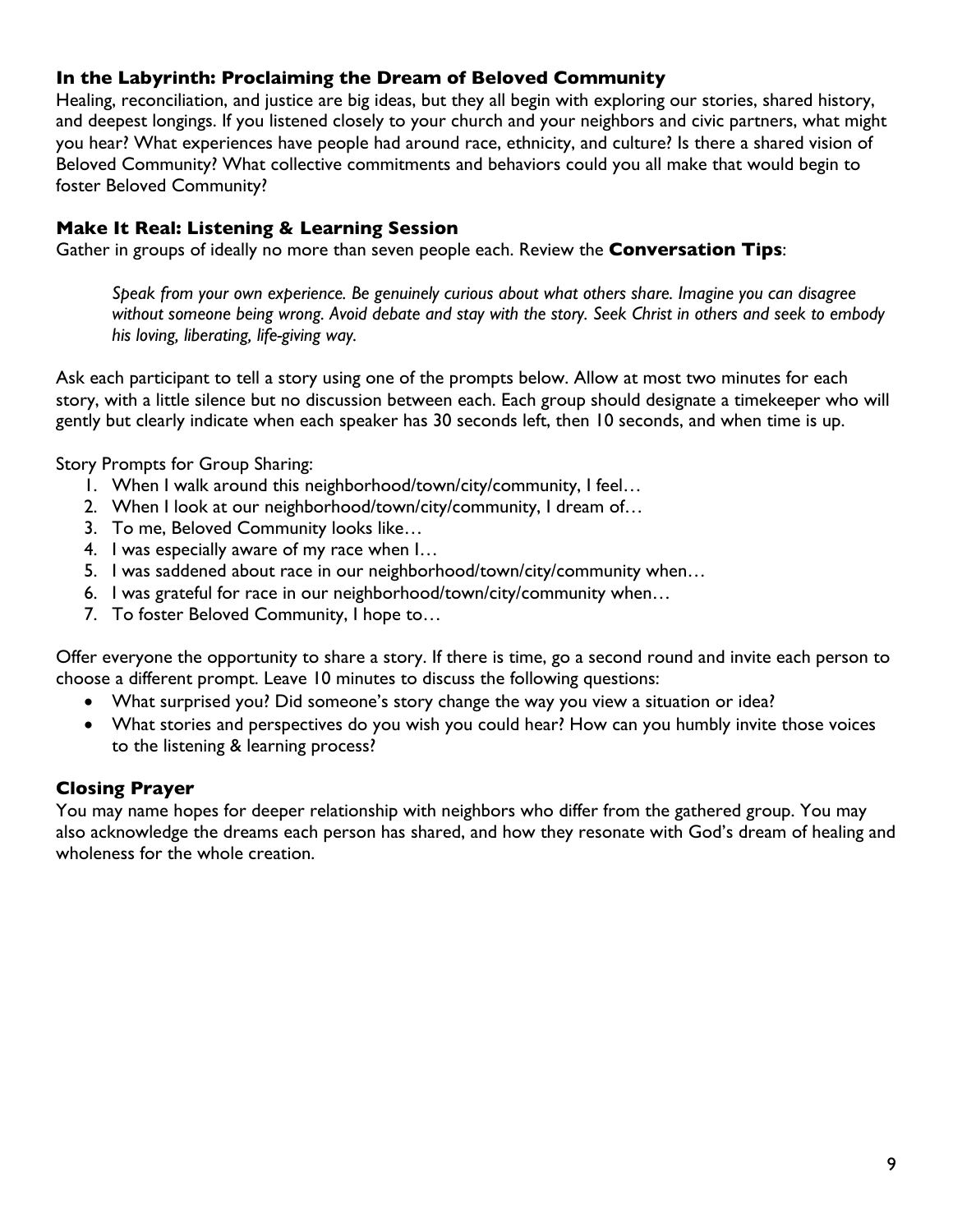## **Practicing the Way of Love in the Pattern of Jesus**

#### **Baptismal Question**

*Celebrant:* Will you seek and serve Christ in all persons, loving your neighbor as yourself? *People:* I will, with God's help.

#### **Core Questions**

How will we grow as reconcilers, healers, and justice-bearers? How will we actively grow relationship across dividing walls and seek Christ in the other?

#### **The Collect**

Gracious Father, whose blessed Son Jesus Christ came down from heaven to be the true bread which gives life to the world: Evermore give us this bread, that he may live in us, and we in him; who lives and reigns with you and the Holy Spirit, one God now and forever. Amen.

#### **Read the Scripture Together: Luke 15:1-3, 11b-32**

**15** <sup>1</sup> Now all the tax collectors and sinners were coming near to listen to him. <sup>2</sup> And the Pharisees and the scribes were grumbling and saying, "This fellow welcomes sinners and eats with them."  $3$  So he told them this parable:

<sup>11</sup> Then Jesus said, "There was a man who had two sons. <sup>12</sup> The younger of them said to his father, 'Father, give me the share of the property that will belong to me.' So he divided his property between them. <sup>13</sup> A few days later the younger son gathered all he had and traveled to a distant country, and there he squandered his property in dissolute living. <sup>14</sup> When he had spent everything, a severe famine took place throughout that country, and he began to be in need. <sup>15</sup> So he went and hired himself out to one of the citizens of that country, who sent him to his fields to feed the pigs. <sup>16</sup> He would gladly have filled himself with the pods that the pigs were eating; and no one gave him anything. <sup>17</sup> But when he came to himself he said, 'How many of my father's hired hands have bread enough and to spare, but here I am dying of hunger! <sup>18</sup> I will get up and go to my father, and I will say to him, "Father, I have sinned against heaven and before you; <sup>19</sup> I am no longer worthy to be called your son; treat me like one of your hired hands."" <sup>20</sup> So he set off and went to his father. But while he was still far off, his father saw him and was filled with compassion; he ran and put his arms around him and kissed him. <sup>21</sup> Then the son said to him, 'Father, I have sinned against heaven and before you; I am no longer worthy to be called your son.' <sup>22</sup> But the father said to his slaves, 'Quickly, bring out a robe—the best one and put it on him; put a ring on his finger and sandals on his feet.  $^{23}$  And get the fatted calf and kill it, and let us eat and celebrate; <sup>24</sup> for this son of mine was dead and is alive again; he was lost and is found!' And they began to celebrate.

<sup>25</sup> "Now his elder son was in the field; and when he came and approached the house, he heard music and dancing. <sup>26</sup> He called one of the slaves and asked what was going on. <sup>27</sup> He replied, 'Your brother has come, and your father has killed the fatted calf, because he has got him back safe and sound.<sup>' 28</sup> Then he became angry and refused to go in. His father came out and began to plead with him. <sup>29</sup> But he answered his father, 'Listen! For all these years I have been working like a slave for you, and I have never disobeyed your command; yet you have never given me even a young goat so that I might celebrate with my friends. <sup>30</sup> But when this son of yours came back, who has devoured your property with prostitutes, you killed the fatted calf for him!' <sup>31</sup> Then the father said to him, 'Son, you are always with me, and all that is mine is yours. <sup>32</sup> But we had to celebrate and rejoice, because this brother of yours was dead and has come to life; he was lost and has been found.'"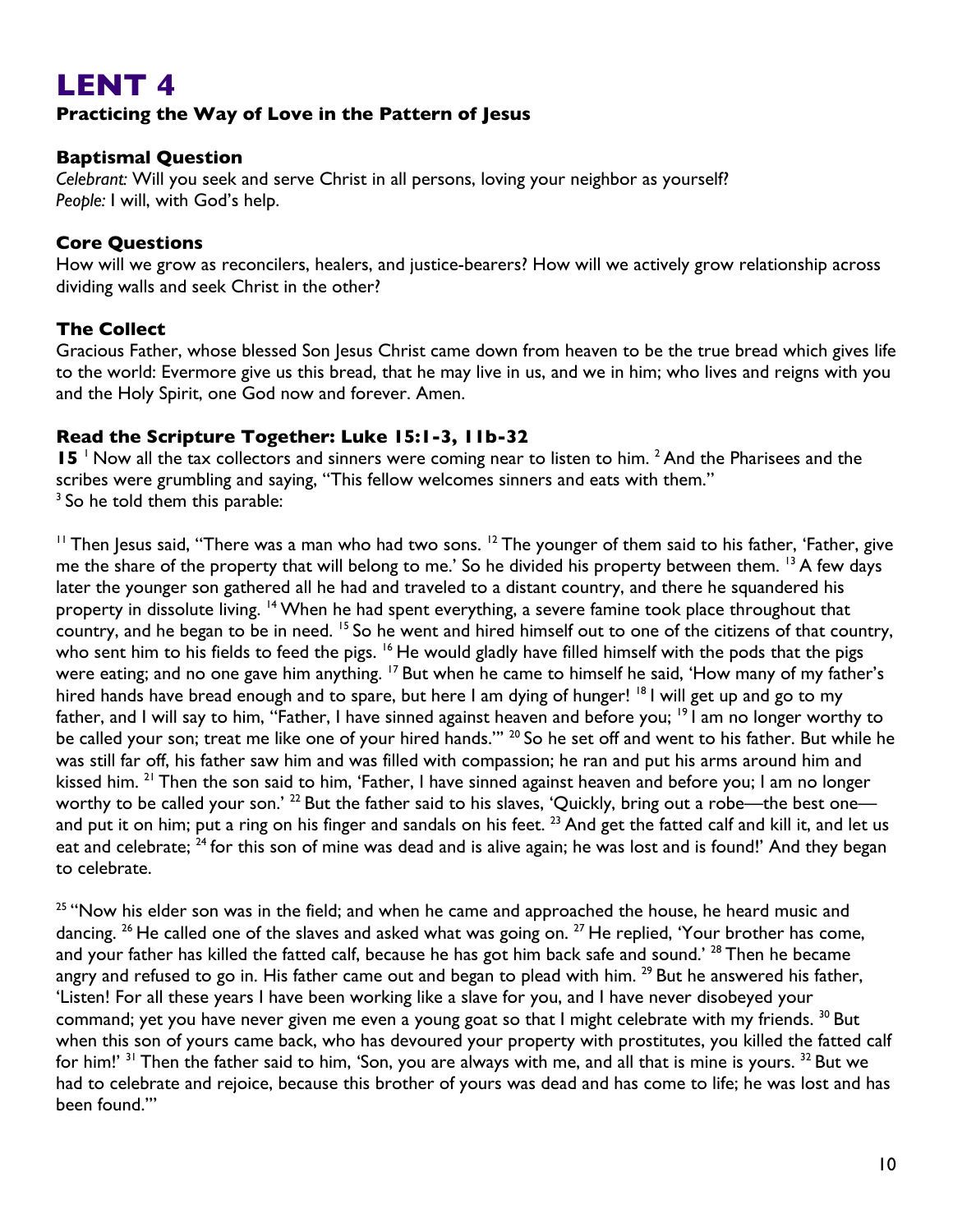# **Reflection**

The parable of the prodigal son is not just about our individual relationship with God but about the power of reconciling love to overcome the patterns of exploitation, mistrust, and bitterness that inhibit the flourishing of beloved community. Jesus offers this teaching in response to those Pharisees and scribes who contest his fellowship with "tax collectors and sinners," all of whom they deem unworthy of inclusion in any conversation about God's favor. The challenge that Jesus offers them—and us—is the idea that there is no one beyond the scope of God's concern. The binaries of righteous and wicked, of insider and outsider, of redeemed and lost, all begin to break down in this narrative, leaving only a fierce, unflinching love that refuses to be drawn into any such dichotomies. There is no them, only us, and until we live as if this is so, we, too, will be lost children searching for home.

- The Rev. Phil Hooper

#### **In the Labyrinth: Practicing the Way of Love in the Pattern of Jesus**

Loving our neighbor takes formation, practice, and commitment. How will each of us learn to be reconcilers, healers, and justice-bearers in Jesus' name? How could we practice sharing stories, growing relationship across dividing walls, and seeking Christ in the "other"?

#### **Make It Real: This Far by Faith Exercise**

Gather in circles of no more than 15 people. Review the **Conversation Tips**:

*Speak from your own experience. Be genuinely curious about what others share. Imagine you can disagree without someone being wrong. Avoid debate and stay with the story. Seek Christ in others and seek to embody his loving, liberating, life-giving way.*

Now reflect on ways your congregation or ministry engages in loving your neighbors, within and outside the church. Make a list of the most significant ministries (no more than three). For each…

- Recall the story of how your church took up this ministry. Who had the idea? Why did others say "yes"?
- Describe the process of beginning the ministry. What was hard? What made it work?
- What (and who) did you not know at the beginning that you know now?
- How has God blessed you and your church through these ministries?

Now consider your conversations over the first two weeks. Think about people groups - racial, ethnic, and cultural, but also socioeconomic, ideological, and theological - with whom your church has experienced separation or even tension. With which of these do you wish your church would develop deeper relationship? Once the circle has decided, reflect together:

- How could the ministry experiences you described before help you to approach the challenge of forming these challenging new relationships? How are those experiences a gift you can offer?
- What new learning and practice would help you to prepare for relationship across difference and division? Book study? Dismantling racism training? Story-telling training? Pilgrimage? Prayer? (For specific information, check *www.episcopalchurch.org/reconciliation*)

#### **Closing Prayer**

You may give thanks for particular gifts of the Spirit that are now or have been present in your church's life (humility, resilience, generosity, compassion, etc.). You could also ask for God's gracious accompaniment as you venture into spaces of difference and discovery.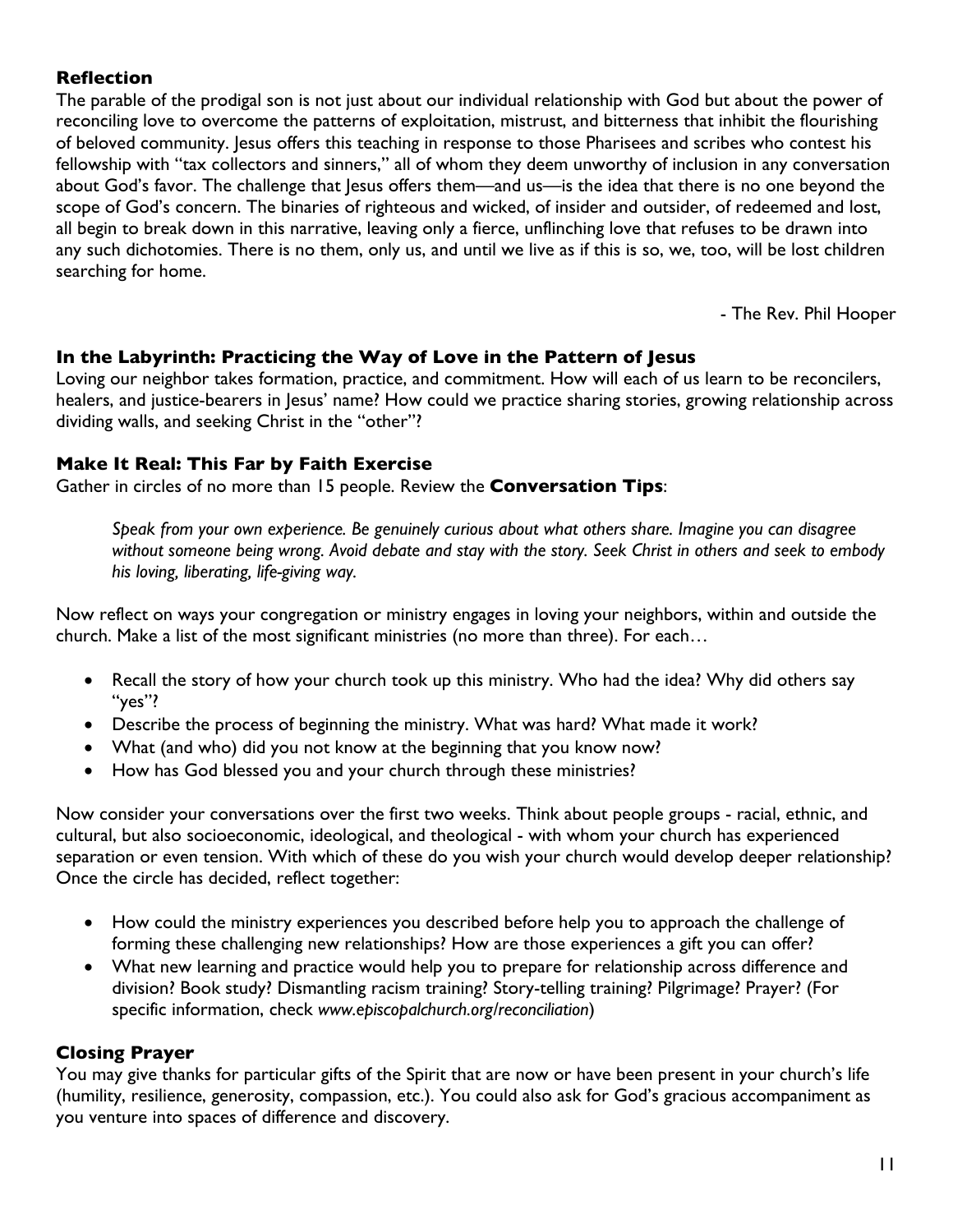# **Repairing the Breach in Institutions and Society**

# **Baptismal Question**

*Celebrant:* Will you strive for justice and peace among all people, and respect the dignity of every human being? *People:* I will, with God's help.

# **Core Question**

What institutions and systems are broken near us? How will we participate in the repair, restoration, and healing of people, institutions, and systems?

# **The Collect**

Almighty God, you alone can bring into order the unruly wills and affections of sinners: Grant your people grace to love what you command and desire what you promise; that, among the swift and varied changes of the world, our hearts may surely there be fixed where true joys are to be found; through Jesus Christ our Lord, who lives and reigns with you and the Holy Spirit, one God, now and forever. Amen.

#### **Read the Scripture Together: John 12:1-8**

**12** <sup>1</sup> Six days before the Passover Jesus came to Bethany, the home of Lazarus, whom he had raised from the dead. <sup>2</sup> There they gave a dinner for him. Martha served, and Lazarus was one of those at the table with him. <sup>3</sup> Mary took a pound of costly perfume made of pure nard, anointed Jesus' feet, and wiped them with her hair. The house was filled with the fragrance of the perfume. <sup>4</sup> But Judas Iscariot, one of his disciples (the one who was about to betray him), said, <sup>5 "</sup>Why was this perfume not sold for three hundred denarii and the money given to the poor?" <sup>6</sup> (He said this not because he cared about the poor, but because he was a thief; he kept the common purse and used to steal what was put into it.)  $^7$  Jesus said, "Leave her alone. She bought it so that she might keep it for the day of my burial. <sup>8</sup> You always have the poor with you, but you do not always have me."

## **Reflection**

As we approach the final week in Lent, we read the story of Mary anointing Jesus' feet with the most costly and aromatic perfume. It was believed when a guest entered the home, usually the guest's feet were washed with water and the guest's head was anointed with a dab of oil or perfume. Mary's anointing of Jesus' feet symbolizes an act of loving humility and devotion. In today's society, we have our own internal tug of war over how to fight for justice and be a voice for the voiceless. As we strive to become a Beloved Community, how might we let go of our egos and place in society to humble ourselves for others, especially the poor? We should never forget the poor, because they are all around us; and if we give of ourselves for them in the same way Jesus gave himself for us, God will care for all of us. May we be able to throw ourselves at the feet of the One who loves and cares for us by offering up the very best that we have.

- Ms. Mildred J. Briones Reyes

## **In the Labyrinth: Repairing the Breach in Institutions and Society**

God came among us in Jesus because of the deep, divine longing to love and repair this world. What social institutions and systems are broken around you? Where do you notice systems and structures that reflect racial injustice? How could we together participate in the repair, restoration, and healing of institutions and systems?